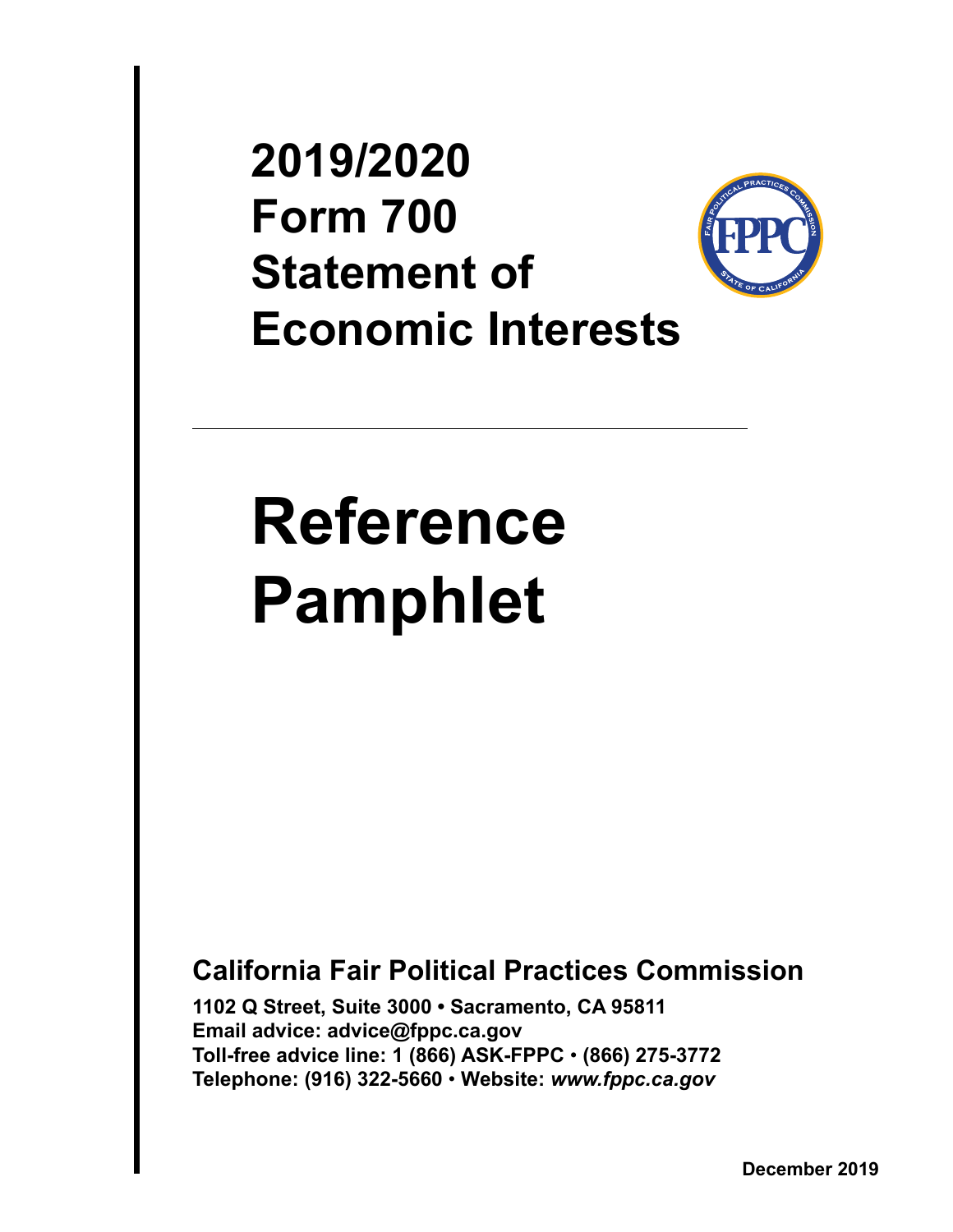# <span id="page-1-0"></span>**Contents**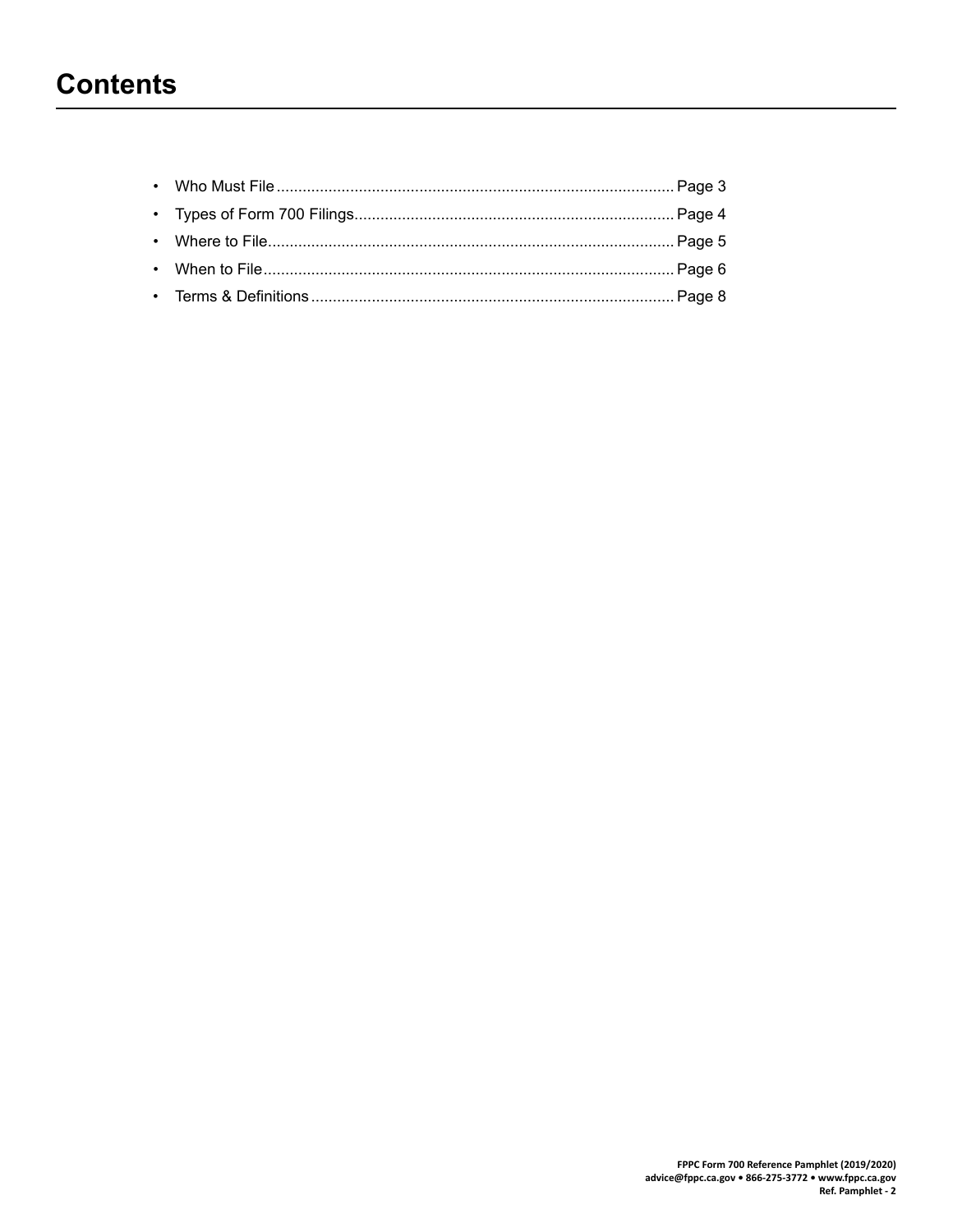#### <span id="page-2-0"></span>**1. Officials and Candidates Specified in Gov. Code Section 87200 and Members of Boards and Commissions of Newly Created Agencies**

The Act requires the following individuals to fully disclose their personal assets and income described in Form 700, Statement of Economic Interests:

#### State Offices

- Governor
- Lieutenant Governor
- **Attorney General**
- **Controller**
- Insurance Commissioner
- Secretary of State
- **Treasurer**
- Members of the State Legislature
- Superintendent of Public Instruction
- State Board of Equalization Members
- Public Utilities Commissioners
- State Energy Resources Conservation and Development Commissioners
- **State Coastal Commissioners**
- Fair Political Practices Commissioners
- State public officials (including employees and consultants) who manage public investments
- Elected members of and candidates for the Board of Administration of the California Public Employees' Retirement System
- Elected members of and candidates for the Teachers' Retirement Board
- Members of the High Speed Rail Authority

Other officials and employees of state boards, commissions, agencies, and departments file Form 700 as described in Part 2 on this page.

#### Judicial Offices

- Supreme, Appellate, and Superior Court Judges
- Court Commissioners
- Retired Judges, Pro-Tem Judges, and part-time Court Commissioners who serve or expect to serve 30 days or more in a calendar year

#### County and City Offices

- Members of Boards of Supervisors
- Mayors and Members of City Councils
- **Chief Administrative Officers**
- **District Attorneys**
- **County Counsels**
- **City Attorneys**
- **City Managers**
- Planning Commissioners
- County and City Treasurers
- County and city public officials (including employees and consultants) who manage public investments

#### Members of Boards and Commissions of Newly Created Agencies

Members must fully disclose their investments, interests in real property, business positions, and income (including loans, gifts, and travel payments) until the positions are covered under a conflict of interest code.

#### **2. State and Local Officials, Employees, Candidates, and Consultants Designated in a Conflict of Interest Code ("Code Filers")**

The Act requires every state and local government agency to adopt a unique conflict of interest code. The code lists each position within the agency filled by individuals who make or participate in making governmental decisions that could affect their personal economic interests.

The code requires individuals holding those positions to periodically file Form 700 disclosing certain personal economic interests as determined by the code's "disclosure categories." These individuals are called "designated employees" or "code filers."

Obtain your disclosure categories from your agency – they are not contained in the Form 700. Persons with broad decisionmaking authority must disclose more interests than those in positions with limited discretion. For example, you may be required to disclose only investments and business positions in or income (including loans, gifts, and travel payments) from businesses of the type that contract with your agency, or you may not be required to disclose real property interests.

In addition, certain consultants to public agencies may qualify as public officials because they make, participate in making, or act in a staff capacity for governmental decisions. Agencies determine who is a consultant and the level of disclosure and may use Form 805.

Note: An official who holds a position specified in Gov. Code Section 87200 is not required to file statements under the conflict of interest code of any agency that has the same or a smaller jurisdiction (for example, a state legislator who also sits on a state or local board or commission).

#### Employees in Newly Created Positions of Existing Agencies

An individual hired for a position not yet covered under an agency's conflict of interest code must file Form 700 if the individual serves in a position that makes or participates in making governmental decisions. These individuals must file under the agency's broadest disclosure category until the code is amended to include the new position unless the agency has provided in writing a limited disclosure requirement. The Form 804 may be used to satisfy this requirement.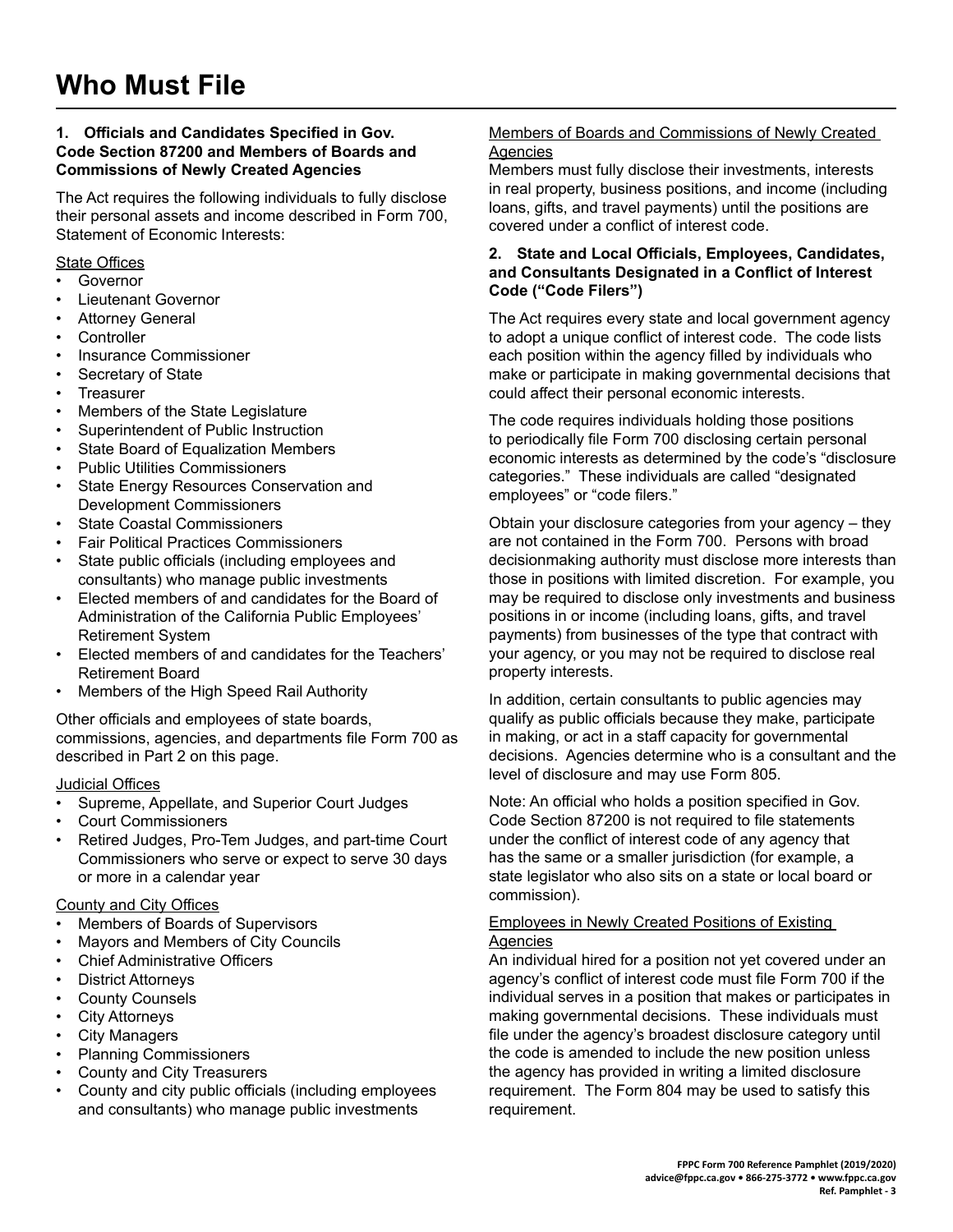# <span id="page-3-0"></span>**Assuming Office Statement:**

If you are a newly appointed official or are newly employed in a position designated, or that will be designated, in a state or local agency's conflict of interest code, your assuming office date is the date you were sworn in or otherwise authorized to serve in the position. If you are a newly elected official, your assuming office date is the date you were sworn in.

• Report: Investments, interests in real property, and business positions held on the date you assumed the office or position must be reported. In addition, income (including loans, gifts, and travel payments) received during the 12 months prior to the date you assumed the office or position.

For positions subject to confirmation by the State Senate or the Commission on Judicial Appointments, your assuming office date is the date you were appointed or nominated to the position.

Example: Maria Lopez was nominated by the Governor to serve on a state agency board that is subject to state Senate confirmation. The assuming office date is the date Maria's nomination is submitted to the Senate. Maria must report investments, interests in real property, and business positions she holds on that date, and income (including loans, gifts, and travel payments) received during the 12 months prior to that date.

If your office or position has been added to a newly adopted or newly amended conflict of interest code, use the effective date of the code or amendment, whichever is applicable.

• Report: Investments, interests in real property, and business positions held on the effective date of the code or amendment must be reported. In addition, income (including loans, gifts, and travel payments) received during the 12 months prior to the effective date of the code or amendment.

# **Annual Statement:**

Generally, the period covered is January 1, 2019, through December 31, 2019. If the period covered by the statement is different than January 1, 2019, through December 31, 2019, (for example, you assumed office between October 1, 2018, and December 31, 2018 or you are combining statements), you must specify the period covered.

Investments, interests in real property, business positions held, and income (including loans, gifts, and travel payments) received during the period covered by the statement must be reported. Do not change the preprinted dates on Schedules A-1, A-2, and B unless you are required to report the acquisition or disposition of an interest that did not occur in 2019.

• If your disclosure category changes during a reporting period, disclose under the old category until the effective date of the conflict of interest code amendment and disclose under the new disclosure category through the end of the reporting period.

# **Leaving Office Statement:**

Generally, the period covered is January 1, 2019, through the date you stopped performing the duties of your position. If the period covered differs from January 1, 2019, through the date you stopped performing the duties of your position (for example, you assumed office between October 1, 2018, and December 31, 2018, or you are combining statements), the period covered must be specified. The reporting period can cover parts of two calendar years.

• Report: Investments, interests in real property, business positions held, and income (including loans, gifts, and travel payments) received during the period covered by the statement. Do not change the preprinted dates on Schedules A-1, A-2, and B unless you are required to report the acquisition or disposition of an interest that did not occur in 2019.

# **Candidate Statement:**

If you are filing a statement in connection with your candidacy for state or local office, investments, interests in real property, and business positions held on the date of filing your declaration of candidacy must be reported. In addition, income (including loans, gifts, and travel payments) received during the 12 months prior to the date of filing your declaration of candidacy is reportable. Do not change the preprinted dates on Schedules A-1, A-2, and B.

Candidates running for local elective offices (e.g., county sheriffs, city clerks, school board trustees, or water district board members) must file candidate statements, as required by the conflict of interest code for the elected position. The code may be obtained from the agency of the elected position.

## **Amendments:**

If you discover errors or omissions on any statement, file an amendment as soon as possible. You are only required to amend the schedule that needs to be revised; it is not necessary to refile the entire form. Obtain amendment schedules from the FPPC website at *www.fppc.ca.gov.*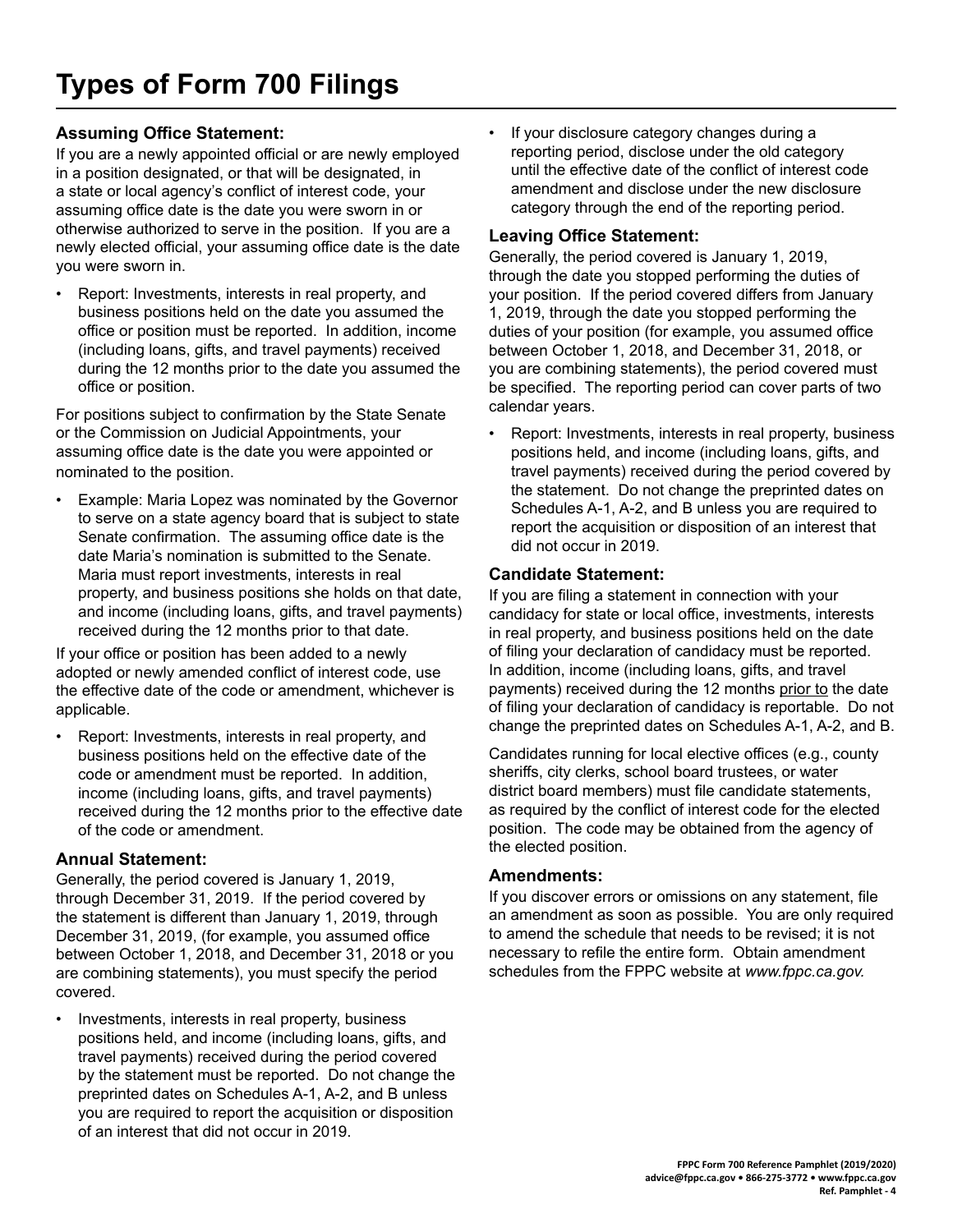#### <span id="page-4-0"></span>**1. Officials Specified in Gov. Code Section 87200 (See Reference Pamphlet, page 3):**

In most cases, the filing officials listed below will retain a copy of your statement and forward the original to the FPPC.

| <b>Filers</b>                                              | <b>Where to File</b>                                                             |
|------------------------------------------------------------|----------------------------------------------------------------------------------|
| 87200 Filers                                               |                                                                                  |
| State offices                                              | Your agency                                                                      |
| Judicial offices                                           | The clerk of your court                                                          |
| Retired Judges                                             | Directly with FPPC                                                               |
| County offices                                             | Your county filing official                                                      |
| City offices                                               | Your city clerk                                                                  |
| Multi-County offices                                       | Your agency                                                                      |
| 87200 Candidates                                           |                                                                                  |
| State offices<br>Judicial offices<br>Multi-County offices  | County elections official with<br>whom you file your declaration<br>of candidacy |
| County offices                                             | County elections official                                                        |
| City offices                                               | <b>City Clerk</b>                                                                |
| Public Employees'<br><b>Retirement System</b><br>(CalPERS) | CalPERS                                                                          |
| State Teachers'<br><b>Retirement Board</b><br>(CalSTRS)    | CalSTRS                                                                          |

**Note:** Individuals that invest public funds for a city or county agency must file Form 700 with the agency. Unlike most other 87200 filers, the original statement will **not** be forwarded to the FPPC pursuant to Regulation 18753.

#### **2. Code Filers — State and Local Officials, Employees, Candidates, and Consultants Designated in a Conflict of interest Code:**

File with your agency, board, or commission unless otherwise specified in your agency's conflict of interest code. In most cases, the agency, board, or commission will retain the statements.

Candidates for local elective offices designated in a conflict of interest code file with the elections office where the declaration of candidacy or other nomination documents are filed.

#### **3. Members of Boards and Commissions of Newly Created Agencies:**

File with your newly created agency or with your agency's code reviewing body as provided by your code reviewing body.

State Senate and Assembly staff members file statements directly with the FPPC.

Exceptions:

- Elected state officers are not required to file statements under any agency's conflict of interest code.
- Filers listed in Section 87200 are not required to file statements under any agency's conflict of interest code in the same jurisdiction. For example, a county supervisor who is appointed to serve in an agency with jurisdiction in the same county has no additional filing obligations.

#### **4. Positions Not Yet Covered Under a Conflict of interest Code**

An individual hired for a position not yet covered under an agency's conflict of interest code must file Form 700 if the individual serves in a position that makes or participates in making governmental decisions. These individuals must file under the broadest disclosure category until the code is amended to include the new position unless the agency has provided in writing a limited disclosure requirement. Agencies may use FPPC Form 804 for this disclosure. Such individuals are referred to as "code filers." See Regulation 18734.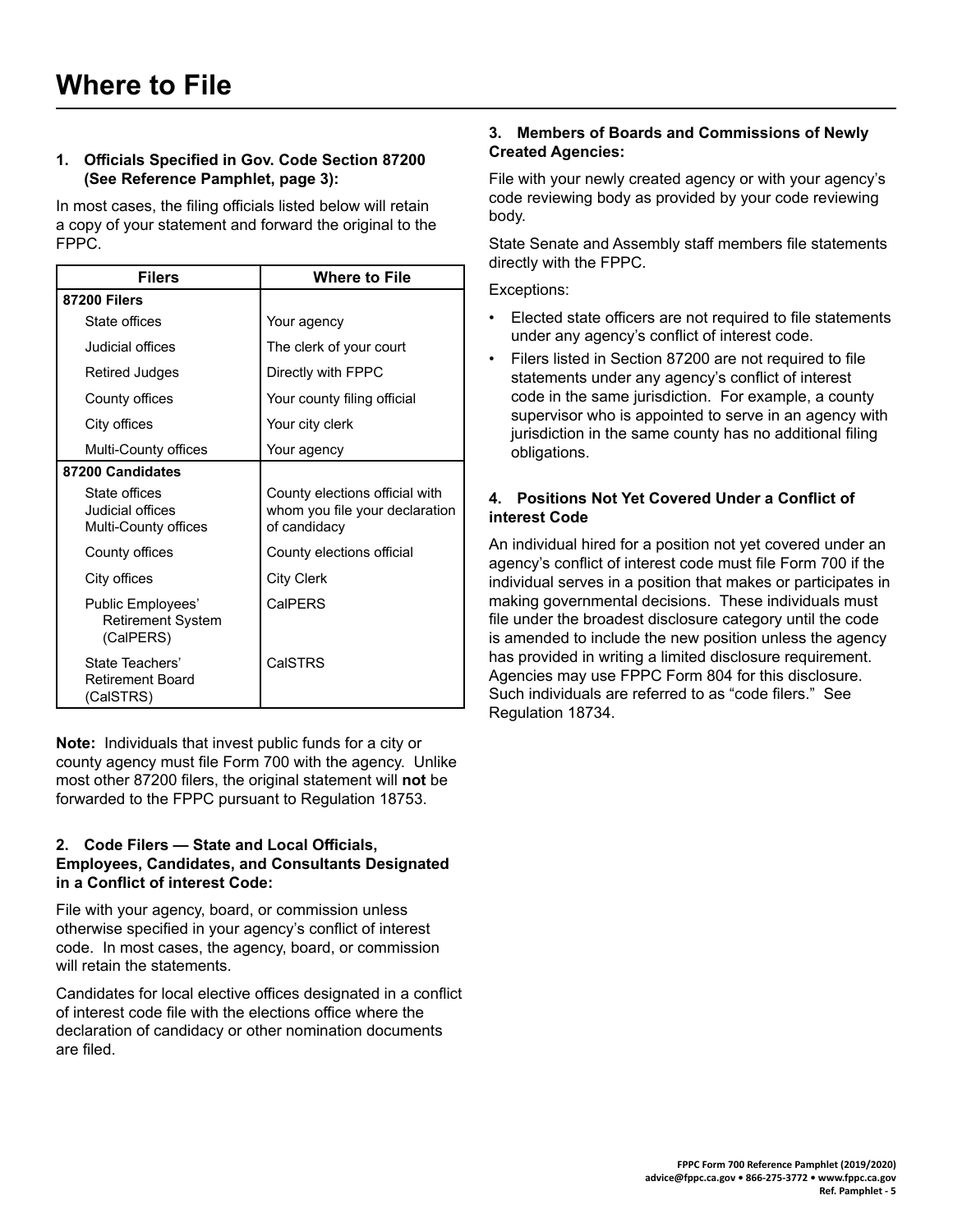# <span id="page-5-0"></span>**Assuming Office Statements:**

| Filer                                                                                                                                                | <b>Deadline</b>                                                                                                           |
|------------------------------------------------------------------------------------------------------------------------------------------------------|---------------------------------------------------------------------------------------------------------------------------|
| Elected officials                                                                                                                                    | <b>30 days</b> after assuming office                                                                                      |
| Appointed positions specified<br>in Gov. Code Section 87200                                                                                          | 30 days after assuming office                                                                                             |
| or                                                                                                                                                   | <u>or</u>                                                                                                                 |
| Newly created board and<br>commission members not<br>covered by a conflict of<br>interest code                                                       | 10 days after appointment<br>or nomination if subject<br>to Senate or judicial<br>confirmation                            |
| Other appointed positions<br>(including those held by newly-<br>hired employees) that are or<br>will be designated in a conflict<br>of interest code | <b>30 days</b> after assuming office<br>(30 days after appointment or<br>nomination if subject to Senate<br>confirmation) |
| Positions newly added to a<br>new or amended conflict of<br>interest code                                                                            | <b>30 days</b> after the effective<br>date of the code or code<br>amendment                                               |

#### Exceptions:

- Elected state officers who assume office in December or January are not required to file an assuming office statement, but will file the next annual statement due.
- If you complete a term of office and, within 30 days, begin a new term of the same office (for example, you are reelected or reappointed), you are not required to file an assuming office statement. Instead, you will simply file the next annual statement due.
- If you leave an office specified in Gov. Code Section 87200 and, within 45 days, you assume another office or position specified in Section 87200 that has the same jurisdiction (for example, a city planning commissioner elected as mayor), you are not required to file an assuming office statement. Instead, you will simply file the next annual statement due.
- If you transfer from one designated position to another designated position within the same agency, contact your filing officer or the FPPC to determine your filing obligations.

**Late statements are subject to a late fine of \$10 per day per position up to \$100 for each day the statement is late.**

#### **Annual Statements:**

1. Elected state officers (including members of the state legislature, members elected to the Board of Administration of the California Public Employees' Retirement System and members elected to the Teachers' Retirement Board);

Judges and court commissioners; and

Members of state boards and commissions specified in Gov. Code Section 87200:

File no later than **Monday, March 2, 2020.**

2. County and city officials specified in Gov. Code Section 87200:

File no later than **Wednesday, April 1, 2020.**

3. Multi-County officials:

File no later than **Wednesday, April 1, 2020.**

4. State and local officials and employees designated in a conflict of interest code:

#### Exception:

If you assumed office between October 1, 2019, and December 31, 2019, and filed an assuming office statement, you are not required to file an annual statement until March 2, 2021, or April 1, 2021, whichever is applicable. The annual statement will cover the day after you assumed office through December 31, 2020.

Incumbent officeholders who file candidate statements also must file annual statements by the specified deadlines.

File on the date prescribed in the code (April 1 for most filers).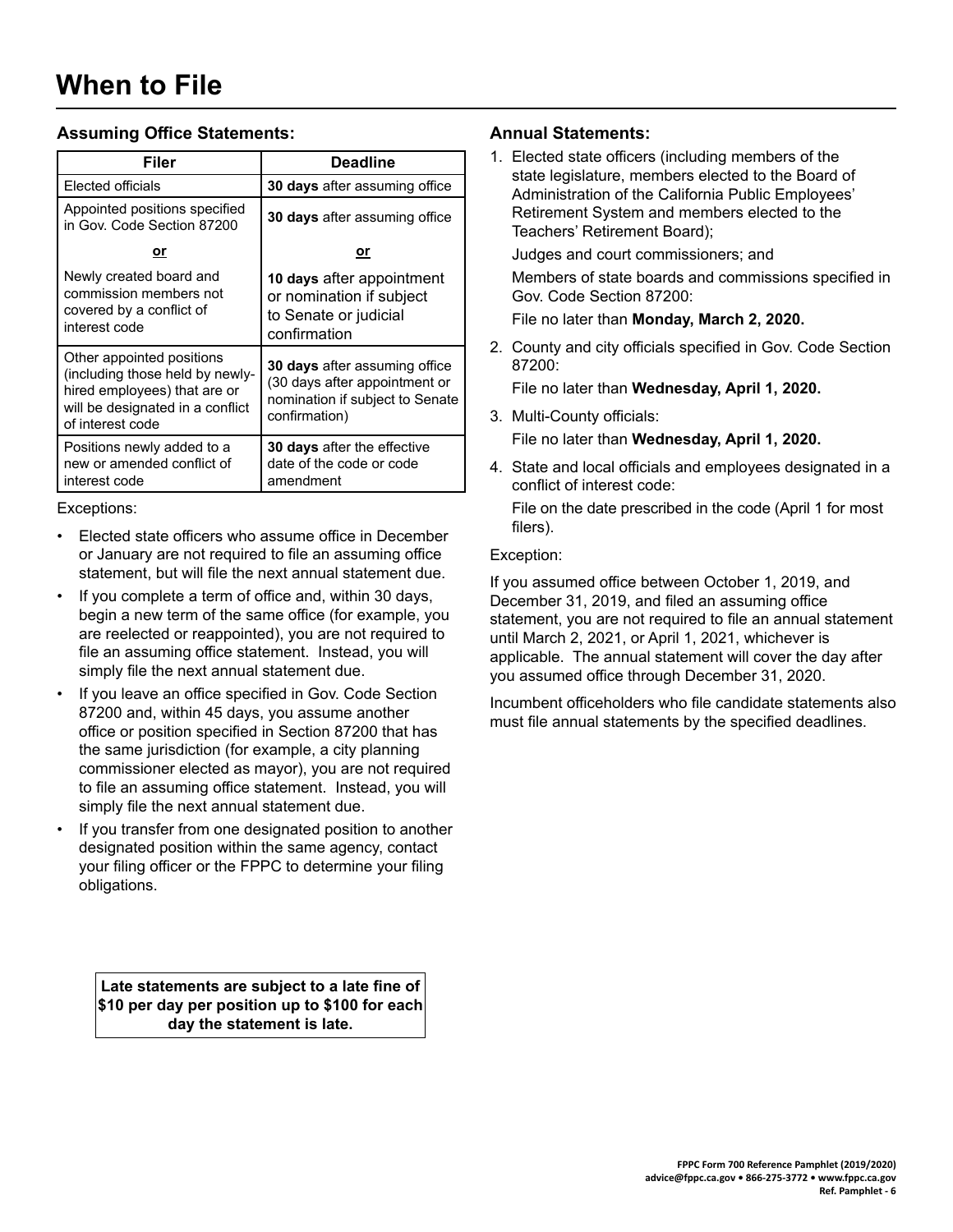# **Leaving Office Statements:**

Leaving office statements must be filed no later than 30 days after leaving the office or position.

#### Exceptions:

- If you complete a term of office and, within 30 days, begin a new term of the same office (for example, you are reelected or reappointed), you are not required to file a leaving office statement. Instead, you will simply file the next annual statement due.
- If you leave an office specified in Gov. Code Section 87200 and, within 45 days, you assume another office or position specified in Section 87200 that has the same jurisdiction (for example, a city planning commissioner elected as mayor), you are not required to file a leaving office statement. Instead, you will simply file the next annual statement due.
- If you transfer from one designated position to another designated position within the same agency, contact your filing officer or the FPPC to determine your filing obligations.

## **Candidate Statements:**

All candidates (including incumbents) for offices specified in Gov. Code Section 87200 must file statements no later than the final filing date for their declaration of candidacy.

Candidates seeking a position designated in a conflict of interest code must file no later than the final filing date for the declaration of candidacy or other nomination documents.

Exception:

A candidate statement is not required if you filed an assuming office or annual statement for the same jurisdiction **within 60 days** before filing a declaration of candidacy or other nomination documents.

## **Late Statements:**

Late statements should be submitted as soon as possible after the filing deadline, in the same manner and place as a timely filed statement.

The filing officer who retains originally-signed or electronically filed statements of economic interests may impose on an individual a fine for any statement that is filed late. The fine is \$10 per day up to a maximum of \$100. Late filing penalties may be reduced or waived under certain circumstances.

Persons who fail to timely file their Form 700 may be referred to the FPPC's Enforcement Division (and, in some cases, to the Attorney General or District Attorney) for investigation and possible prosecution. In addition to the late filing penalties from the filing officer, a fine of up to \$5,000 per violation may be imposed.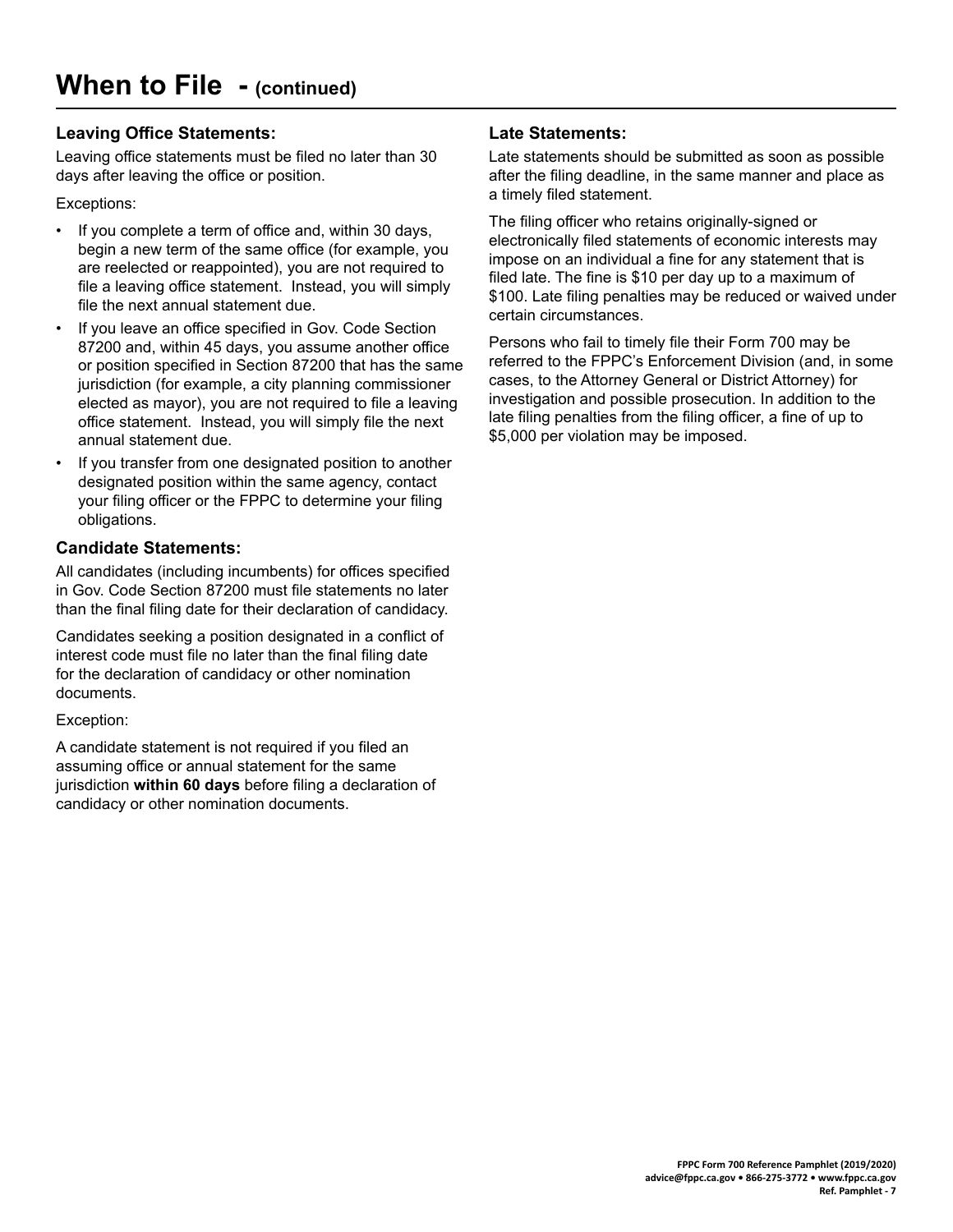# <span id="page-7-0"></span>**Terms & Definitions**

The instructions located on the back of each schedule describe the types of interests that must be reported. The purpose of this section is to explain other terms used in Form 700 that are not defined in the instructions to the schedules or elsewhere.

**Blind Trust:** See Trusts, Reference Pamphlet, page 16.

**Business Entity**: Any organization or enterprise operated for profit, including a proprietorship, partnership, firm, business trust, joint venture, syndicate, corporation, or association. This would include a business for which you take business deductions for tax purposes (for example, a small business operated in your home).

**Code Filer:** An individual who has been designated in a state or local agency's conflict of interest code to file statements of economic interests.

An individual hired on or after January 1, 2019 for a position not yet covered under an agency's conflict of interest code must file Form 700 if the individual serves in a position that makes or participates in making governmental decisions. These individuals must file under the broadest disclosure category until the code is amended to include the new position unless the agency has provided in writing a limited disclosure requirement. Agencies may use FPPC Form 804 for such disclosure. See Regulation 18734.

**Commission Income:** "Commission income" means gross payments of \$500 or more received during the period covered by the statement as a broker, agent, or salesperson, including insurance brokers or agents, real estate brokers or agents, travel agents or salespersons, stockbrokers, and retail or wholesale salespersons, among others.

In addition, you may be required to disclose the names of sources of commission income if your pro rata share of the gross income was \$10,000 or more from a single source during the reporting period. If your spouse or registered domestic partner received commission income, you would disclose your community property share (50%) of that income (that is, the names of sources of \$20,000 or more in gross commission income received by your spouse or registered domestic partner).

Report commission income as follows:

- If the income was received through a business entity in which you and your spouse or registered domestic partner had a 10% or greater ownership interest (or if you receive commission income on a regular basis as an independent contractor or agent), use Schedule A-2.
- If the income was received through a business entity in which you or your spouse or registered domestic partner **did not receive commission income on a regular basis** or you had a less than 10% ownership interest, use Schedule C.

The "source" of commission income generally includes all parties to a transaction, and each is attributed the full value of the commission.

Examples:

- You are a partner in Jameson and Mulligan Insurance Company and have a 50% ownership interest in the company. You sold two Businessmen's Insurance Company policies to XYZ Company during the reporting period. You received commission income of \$5,000 from the first transaction and \$6,000 from the second. On Schedule A-2, report your partnership interest in and income received from Jameson and Mulligan Insurance Company in Parts 1 and 2. In Part 3, list both Businessmen's Insurance Company and XYZ Company as sources of \$10,000 or more in commission income.
- You are a stockbroker for Prince Investments, but you have no ownership interest in the firm. You receive commission income on a regular basis through the sale of stock to clients. Your total gross income from your employment with Prince Investments was over \$100,000 during the reporting period. On Schedule A-2, report your name as the name of the business entity in Part 1 and the gross income you have received in Part 2. (Because you are an employee of Prince Investments, you do not need to complete the information in the box in Part 1 indicating the general description of business activity, fair market value, or nature of investment.) In Part 3, list Prince Investments and the names of any clients who were sources of \$10,000 or more in commission income to you.
- You are a real estate agent and an independent contractor under Super Realty. On Schedule A-2, Part 1, in addition to your name or business name, complete the business entity description box. In Part 2, identify your gross income. In Part 3, for each transaction that resulted in commission income to you of \$10,000 or more, you must identify the brokerage entity, each person you represented, and any person who received a finder's or other referral fee for referring a party to the transaction to the broker.

Note: If your pro rata share of commission income from a single source is \$500 or more, you may be required to disqualify yourself from decisions affecting that source of income, even though you are not required to report the income. *(See Reference Pamphlet, page 12.)*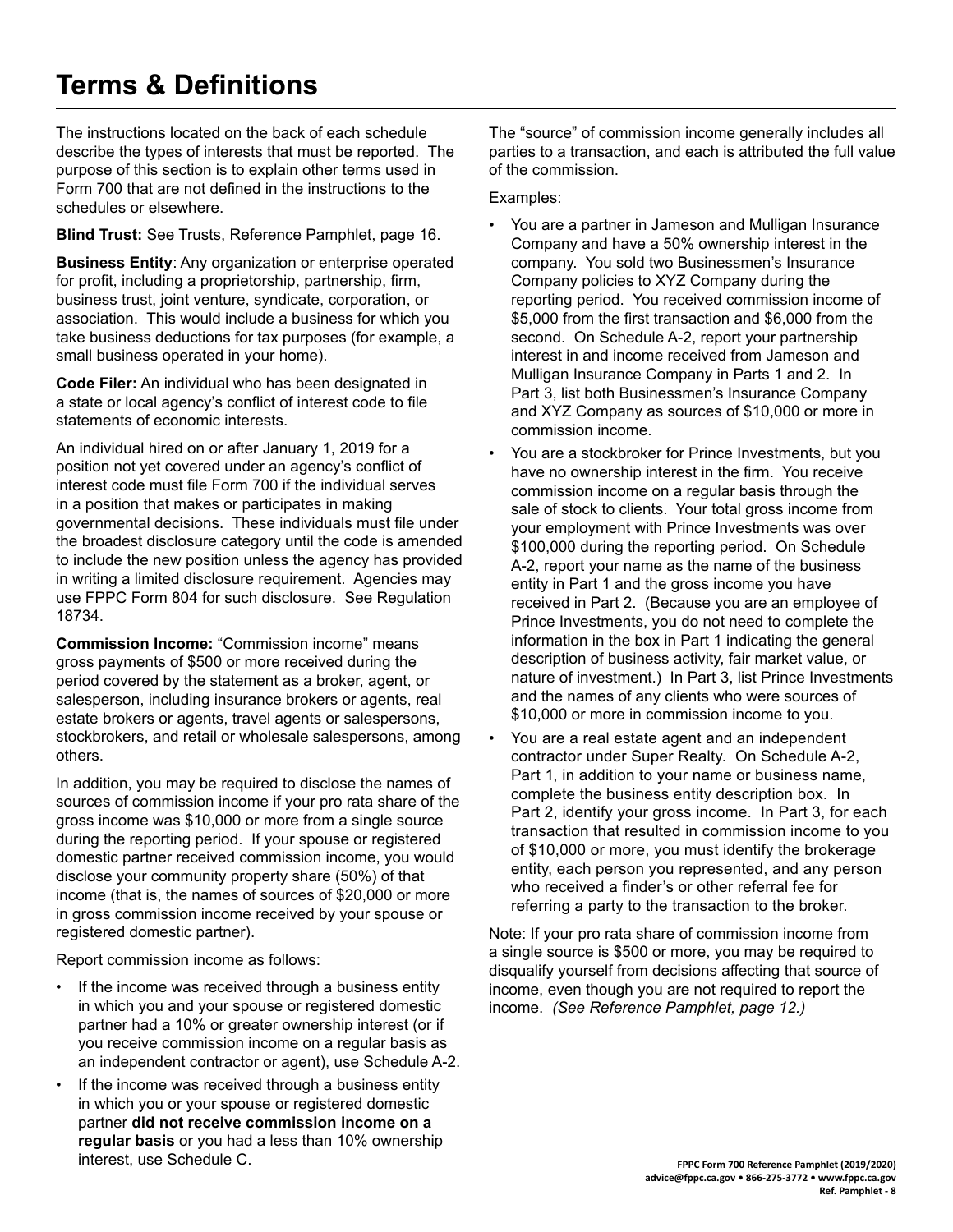**Conflict of Interest:** A public official or employee has a conflict of interest under the Act when all of the following occur:

- The official makes, participates in making, or uses his or her official position to influence a governmental decision;
- It is reasonably foreseeable that the decision will affect the official's economic interest;
- The effect of the decision on the official's economic interest will be material; and
- The effect of the decision on the official's economic interest will be different than its effect on the public generally.

**Conflict of Interest Code:** The Act requires every state and local government agency to adopt a conflict of interest code. The code may be contained in a regulation, policy statement, or a city or county ordinance, resolution, or other document.

An agency's conflict of interest code must designate all officials and employees of, and consultants to, the agency who make or participate in making governmental decisions that could cause conflicts of interest. These individuals are required by the code to file statements of economic interests and to disqualify themselves when conflicts of interest occur.

The disclosure required under a conflict of interest code for a particular designated official or employee should include only the kinds of personal economic interests he or she could significantly affect through the exercise of his or her official duties. For example, an employee whose duties are limited to reviewing contracts for supplies, equipment, materials, or services provided to the agency should be required to report only those interests he or she holds that are likely to be affected by the agency's contracts for supplies, equipment, materials, or services.

**Consultant:** An individual who contracts with or whose employer contracts with state or local government agencies and who makes, participates in making, or acts in a staff capacity for making governmental decisions. The agency determines who is a consultant. Consultants may be required to file Form 700. Such consultants would file under full disclosure unless the agency provides in writing a limited disclosure requirement. Agencies may use FPPC Form 805 to assign such disclosure. The obligation to file Form 700 is always imposed on the individual who is providing services to the agency, not on the business or firm that employs the individual.

FPPC Regulation 18700.3 defines "consultant" as an individual who makes a governmental decision whether to:

- Approve a rate, rule, or regulation
- Adopt or enforce a law
- Issue, deny, suspend, or revoke any permit, license, application, certificate, approval, order, or similar authorization or entitlement
- Authorize the agency to enter into, modify, or renew a contract provided it is the type of contract that requires agency approval
- Grant agency approval to a contract that requires agency approval and to which the agency is a party, or to the specifications for such a contract
- Grant agency approval to a plan, design, report, study, or similar item
- Adopt, or grant agency approval of, policies, standards, or guidelines for the agency or for any of its subdivisions

A consultant also is an individual who serves in a staff capacity with the agency and:

- participates in making a governmental decision; or
- performs the same or substantially all the same duties for the agency that would otherwise be performed by an individual holding a position specified in the agency's conflict of interest code.

**Designated Employee:** An official or employee of a state or local government agency whose position has been designated in the agency's conflict of interest code to file statements of economic interests or whose position has not yet been listed in the code but makes or participates in making governmental decisions. Individuals who contract with government agencies (consultants) may also be designated in a conflict of interest code.

A federal officer or employee serving in an official federal capacity on a state or local government agency is not a designated employee.

**Disclosure Categories:** The section of an agency's conflict of interest code that specifies the types of personal economic interests officials and employees of the agency must disclose on their statements of economic interests. Disclosure categories are usually contained in an appendix or attachment to the conflict of interest code. Contact your agency to obtain a copy of your disclosure categories.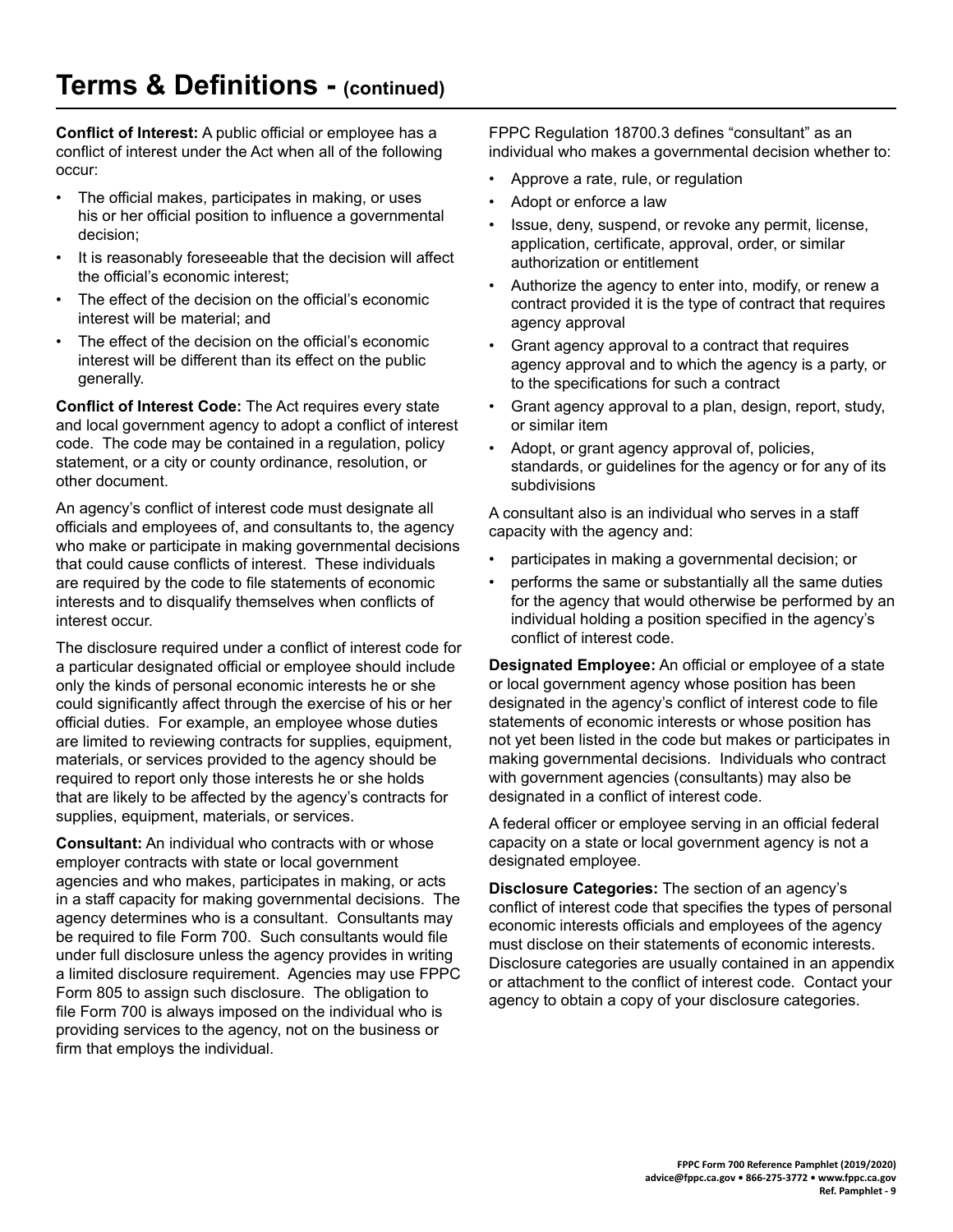**Diversified Mutual Fund:** Diversified portfolios of stocks, bonds, or money market instruments that are managed by investment companies whose business is pooling the money of many individuals and investing it to seek a common investment goal. Mutual funds are managed by trained professionals who buy and sell securities. A typical mutual fund will own between 75 to 100 separate securities at any given time so they also provide instant diversification. *Only diversified mutual funds registered with the Securities and Exchange Commission under the Investment Company Act of 1940 are exempt from disclosure.* In addition, Regulation 18237 provides an exception from reporting other funds that are similar to diversified mutual funds. (See Reference Pamphlet, page 13.)

**Elected State Officer:** Elected state officers include the Governor, Lieutenant Governor, Attorney General, Insurance Commissioner, State Controller, Secretary of State, State Treasurer, Superintendent of Public Instruction, members of the State Legislature, members of the State Board of Equalization, elected members of the Board of Administration of the California Public Employees' Retirement System and members elected to the Teachers' Retirement Board.

**Enforcement:** The FPPC investigates suspected violations of the Act. Other law enforcement agencies (the Attorney General or district attorney) also may initiate investigations under certain circumstances. If violations are found, the Commission may initiate administrative enforcement proceedings that could result in fines of up to \$5,000 per violation.

Instead of administrative prosecution, a civil action may be brought for negligent or intentional violations by the appropriate civil prosecutor (the Commission, Attorney General, or district attorney), or a private party residing within the jurisdiction. In civil actions, the measure of damages is up to the amount or value not properly reported.

Persons who violate the conflict of interest disclosure provisions of the Act also may be subject to agency discipline, including dismissal.

Finally, a knowing or willful violation of any provision of the Act is a misdemeanor. Persons convicted of a misdemeanor may be disqualified for four years from the date of the conviction from serving as a lobbyist or running for elective office, in addition to other penalties that may be imposed. The Act also provides for numerous civil penalties, including monetary penalties and damages, and injunctive relief from the courts.

**Expanded Statement:** Some officials or employees may have multiple filing obligations (for example, a city council member who also holds a designated position with a county agency, board, or commission). Such officials or employees may complete one expanded statement covering the disclosure requirements for all positions and file a complete, originally signed copy with each agency.

**Fair Market Value:** When reporting the value of an investment, interest in real property, or gift, you must disclose the fair market value – the price at which the item would sell for on the open market. This is particularly important when valuing gifts, because the fair market value of a gift may be different from the amount it cost the donor to provide the gift. For example, the wholesale cost of a bouquet of flowers may be \$10, but the fair market value may be \$25 or more. In addition, there are special rules for valuing free tickets and passes. Call or email the FPPC for assistance.

## **Gift and Honoraria Prohibitions Gifts:**

State and local officials who are listed in Gov. Code Section 87200 (except judges – see below), candidates for these elective offices (including judicial candidates), and officials and employees of state and local government agencies who are designated in a conflict of interest code were prohibited from accepting a gift or gifts totaling more than \$470 in a calendar year from a single source in 2018. The gift limit is \$500 in 2019 and 2020.

In addition, elected state officers, candidates for elective state offices, and officials and employees of state agencies are subject to a \$10 per calendar month limit on gifts from lobbyists and lobbying firms registered with the Secretary of State.

#### **Honoraria:**

State and local officials who are listed in Gov. Code Section 87200 (except judges – see below), candidates for these elective offices (including judicial candidates), and employees of state and local government agencies who are designated in a conflict of interest code are prohibited from accepting honoraria for any speech given, article published, or attendance at any public or private conference, convention, meeting, social event, meal, or like gathering.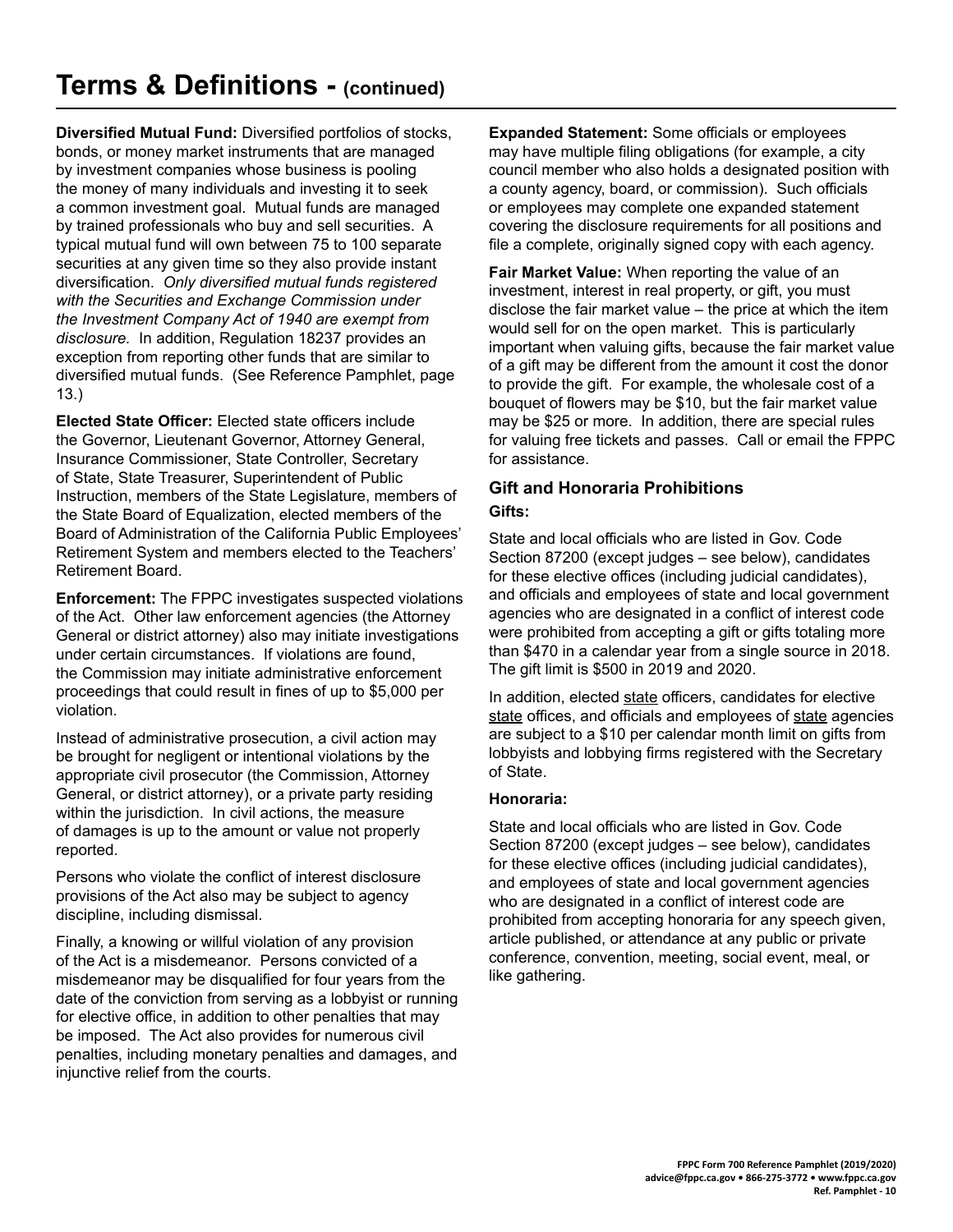Exceptions:

- Some gifts are not reportable or subject to the gift and honoraria prohibitions, and other gifts may not be subject to the prohibitions, but are reportable. For detailed information, see the FPPC fact sheet entitled "Limitations and Restrictions on Gifts, Honoraria, Travel, and Loans," which can be obtained from your filing officer or the FPPC website (*www.fppc.ca.gov).*
- The gift limit and the honorarium prohibitions do not apply to a part-time member of the governing board of a public institution of higher education, unless the member is also an elected official.
- If you are designated in a state or local government agency's conflict of interest code, the gift limit and honorarium prohibition are applicable only to sources you would otherwise be required to report on your statement of economic interests. However, this exception is not applicable if you also hold a position listed in Gov. Code Section 87200 (See Reference Pamphlet, page 3.)
- For state agency officials and employees, the \$10 lobbyist/lobbying firm gift limit is applicable only to lobbyists and lobbying firms registered to lobby your agency. This exception is not applicable if you are an elected state officer or a member or employee of the State Legislature.
- Payments for articles published as part of the practice of a bona fide business, trade, or profession, such as teaching, are not considered honoraria. A payment for an "article published" that is customarily provided in connection with teaching includes text book royalties and payments for academic tenure review letters. An official is presumed to be engaged in the bona fide profession of teaching if he or she is employed to teach at an accredited university.

#### Judges:

Section 170.9 of the Code of Civil Procedure imposes gift limits on judges and prohibits judges from accepting any honorarium. Section 170.9 is enforced by the Commission on Judicial Performance. The FPPC has no authority to interpret or enforce the Code of Civil Procedure. Court commissioners are subject to the gift limit under the Political Reform Act.

**Income Reporting:** Reporting income under the Act is different than reporting income for tax purposes. The Act requires **gross** income (the amount received before deducting losses, expenses, or taxes, as well as income reinvested in a business entity) to be reported.

Pro Rata Share: The instructions for reporting income refer to your pro rata share of the income received. Your pro rata share is normally based on your ownership

interest in the entity or property. For example, if you are a sole proprietor, you must disclose 100% of the gross income to the business entity on Schedule A-2. If you own 25% of a piece of rental property, you must report 25% of the gross rental income received. When reporting your community property interest in your spouse's or registered domestic partner's income, your pro rata share is 50% of his or her income.

Separate Property Agreement: Generally, a public official is required to disclose his or her community property share of his or her spouse's income. But, when a public official and his or her spouse have a legally separate property agreement (e.g., prenuptial agreement), the official is not required to report the spouse's community property share of income, unless the funds are commingled with community funds or used to pay for community expenses or to produce or enhance the separate income of the official.

*Note:* This reporting exception does not apply to investments and interests in real property. Even if a public official and his or her spouse have a separate property agreement, the spouse's investments and interests in real property must still be disclosed because the definitions of reportable investments and interests in real property include those held by the official's immediate family (spouse, registered domestic partner, and dependent children). These definitions are not dependent on community property law.

Income to a Business Entity: When you are required to report sources of income to a business entity, sources of rental income, or sources of commission income, you are only required to disclose individual sources of income of \$10,000 or more. However, you may be required to **disqualify** yourself from decisions affecting sources of \$500 or more in income, even though you are not required to report them.

#### Examples:

• Alice Ruiz is a partner in a business entity. She has a 25% interest. On Schedule A-2, she must disclose 25% of the fair market value of the business entity; 25% of the gross income to the business entity (even though all of the income received was reinvested in the business and she did not personally receive any income from the business); and the name of each source of \$40,000 or more to the business.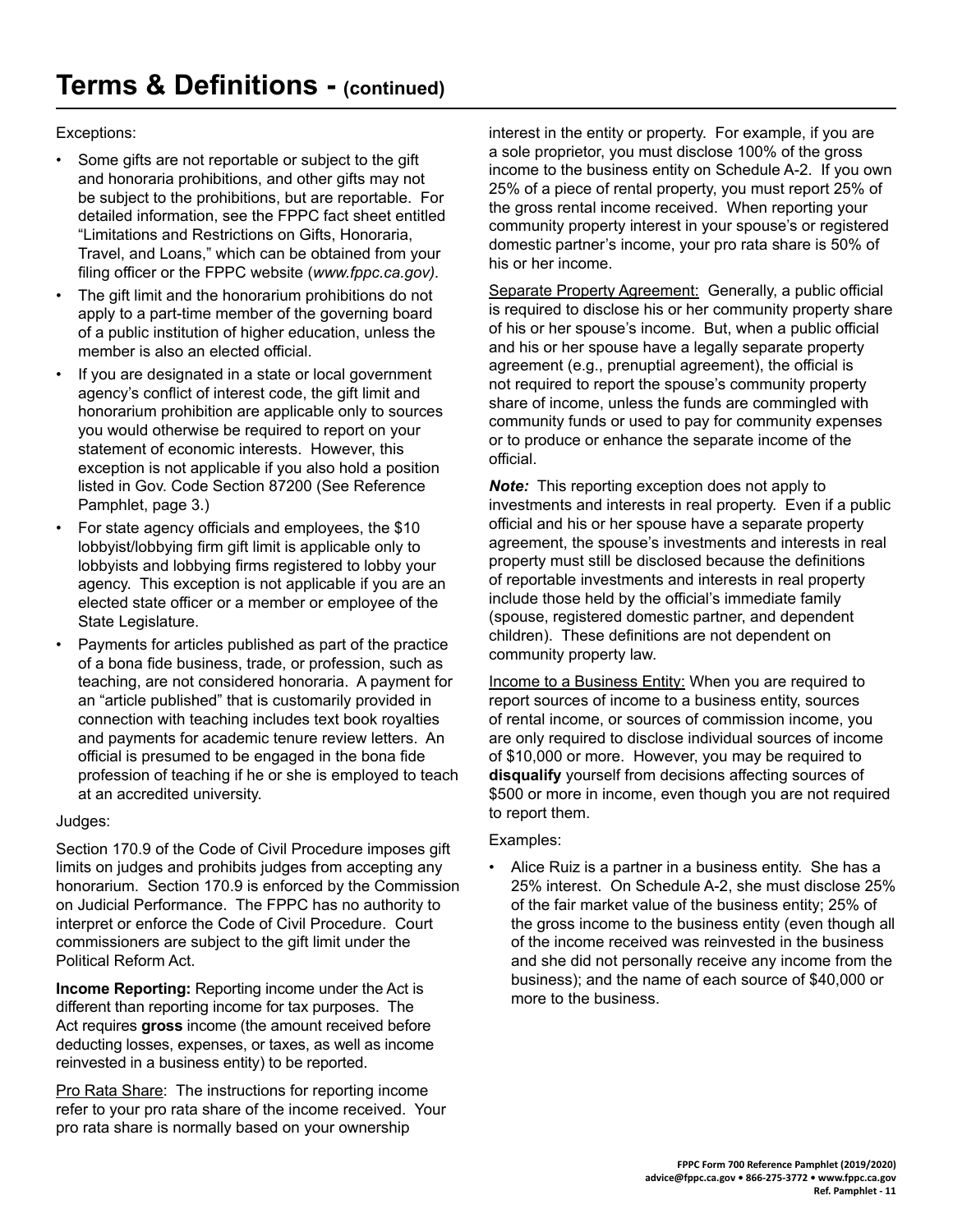• Pat and Mark Johnson, a married couple, own Classic Autos. Income to this business was \$200,000. In determining the amount to report for income on Schedule A-2, Part 2, Mark must include his 50% share (\$100,000) and 50% of his spouse's share (\$50,000). Thus, his reportable income would be \$150,000 and he will check the box indicating \$100,001-\$1,000,000. (See Reference Pamphlet, page 13, for an example of how to calculate the value of this investment and interest in real property.)

#### **You are not required to report:**

- Salary, reimbursement for expenses or per diem, social security, disability, or other similar benefit payments received by you or your spouse or registered domestic partner from a federal, state, or local government agency
- A travel payment that was received from a nonprofit entity exempt from taxation under Internal Revenue Code Section 501(c)(3) for which you provided equal or greater consideration, such as reimbursement for travel on business for a 501(c)(3) organization for which you are a board member.
- Campaign contributions
- A cash bequest or cash inheritance
- Returns on a security registered with the Securities and Exchange Commission, including dividends, interest, or proceeds from a sale of stocks or bonds unless the purchaser can be identified.
- Redemption of a mutual fund
- Payments received under an insurance policy, including an annuity
- Interest, dividends, or premiums on a time or demand deposit in a financial institution, shares in a credit union, an insurance policy, or a bond or other debt instrument issued by a government agency
- Your spouse's or registered domestic partner's income that is legally "separate" income so long as the funds are not commingled with community funds or used to pay community expenses
- Income of dependent children
- Automobile trade-in allowances from dealers
- Loans and loan repayments received from your spouse or registered domestic partner, child, parent, grandparent, grandchild, brother, sister, parent-inlaw, brother-in-law, sister-in-law, nephew, niece, aunt, uncle, or first cousin unless he or she was acting as an intermediary or agent for any person not covered by this provision
- Alimony or child support payments
- Payments received under a defined benefit pension plan qualified under Internal Revenue Code Section 401(a)
- Any loan from a commercial lending institution made in the lender's regular course of business on terms available to the public without regard to your official status
- Any retail installment or credit card debts incurred in the creditor's regular course of business on terms available to the public without regard to your official status
- Loans made to others. However, repayments may be reportable on Schedule C
- A loan you co-signed for another person unless you made payments on the loan during the reporting period

**Incentive Compensation:** "Incentive compensation" means income over and above salary that is either ongoing or cumulative, or both, as sales or purchases of goods or services accumulate. Incentive compensation is calculated by a predetermined formula set by the official's employer which correlates to the conduct of the purchaser in direct response to the effort of the official.

Incentive compensation does not include:

- **Salary**
- Commission income *(For information regarding disclosure of "commission income," see Reference Pamphlet, page 8.)*
- Bonuses for activity not related to sales or marketing, the amount of which is based solely on merit or hours worked over and above a predetermined minimum
- Executive incentive plans based on company performance, provided that the formula for determining the amount of the executive's incentive income does not include a correlation between that amount and increased profits derived from increased business with specific and identifiable clients or customers of the company
- Payments for personal services which are not marketing or sales

The purchaser is a source of income to the official if all three of the following apply:

- the official's employment responsibilities include directing sales or marketing activity toward the purchaser; and
- there is direct personal contact between the official and the purchaser intended by the official to generate sales or business; and
- there is a direct relationship between the purchasing activity of the purchaser and the amount of the incentive compensation received by the official.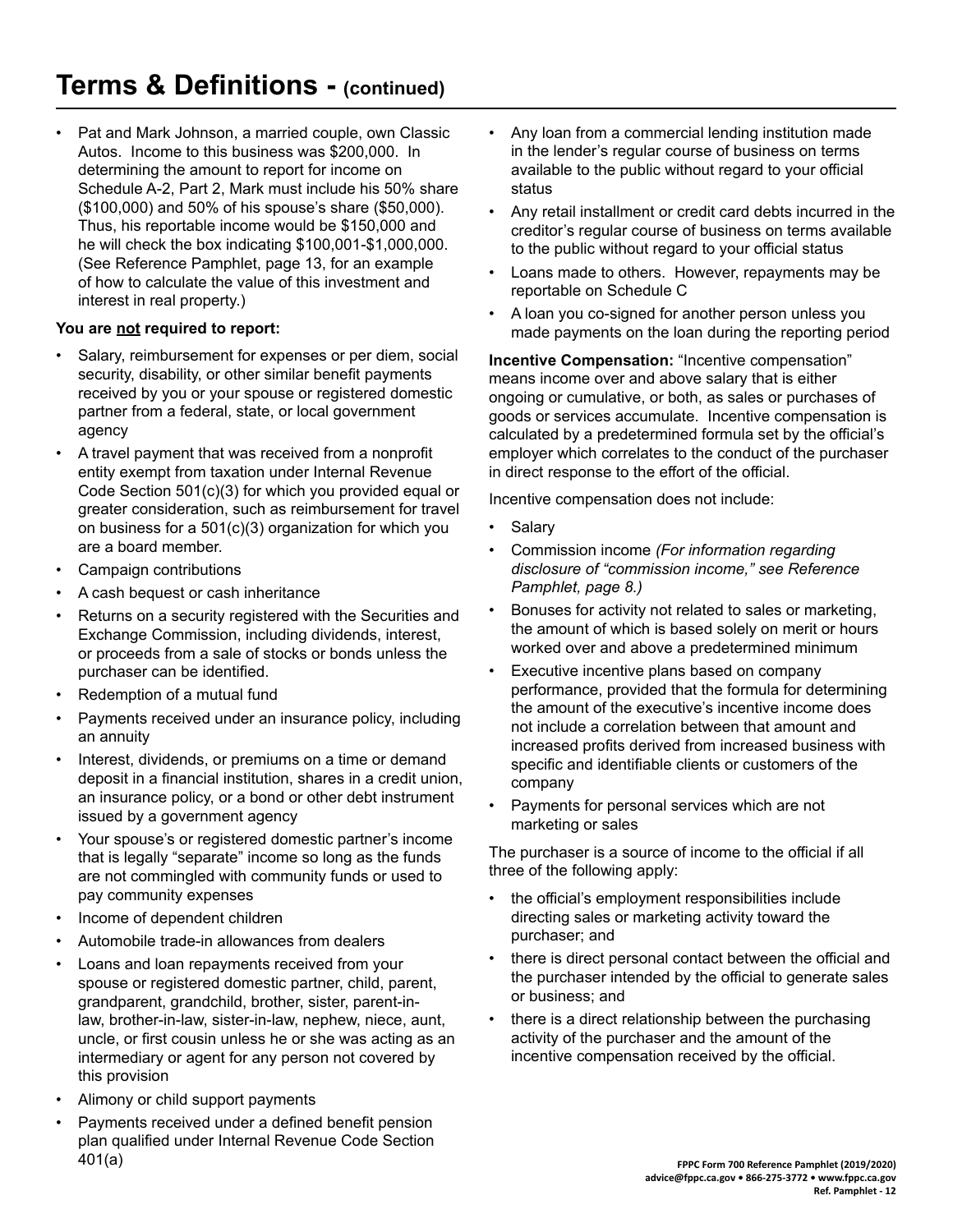Report incentive compensation as follows:

- In addition to salary, reimbursement of expenses, and other income received from your employer, separately report on Schedule C the name of each person who purchased products or services sold, marketed or represented by you if you received incentive compensation of \$500 or more attributable to the purchaser during the period covered by the statement.
- If incentive compensation is paid by your employer in a lump sum, without allocation of amounts to specific customers, you must determine the amount of incentive compensation attributable to each of your customers. This may be based on the volume of sales to those customers.

(See Regulations 18700.1 and 18728.5 for more information.)

**Investment Funds:** The term "investment" no longer includes certain exchange traded funds, closed-end funds, or funds held in an Internal Revenue Code qualified plan. These non-reportable investment funds (1) must be bona fide investment funds that pool money from more than 100 investors, (2) must hold securities of more than 15 issuers, and (3) cannot have a stated policy of concentrating their holdings in the same industry or business ("sector funds"). In addition, the filer may not influence or control the decision to purchase or sell the specific fund on behalf of his or her agency during the reporting period or influence or control the selection of any specific investment purchased or sold by the fund. (Regulation 18237)

**Investments and Interests in Real Property:** When disclosing investments on Schedules A-1 or A-2 and interests in real property on Schedules A-2 or B, you must include investments and interests in real property held by your spouse or registered domestic partner, and those held by your dependent children, as if you held them directly.

Examples:

- Julia Pearson, husband, and two dependent children each own \$600 in stock in General Motors. Because the total value of their holdings is \$2,400, Julia must disclose the stock as an investment on Schedule A-1.
- Pat and Mark Johnson, a married couple, jointly own Classic Autos. Mark must disclose Classic Autos as an investment on Schedule A-2. To determine the reportable value of the investment, Mark will aggregate the value of his 50% interest and Pat's 50% interest. Thus, if the total value of the business entity is \$150,000, he will check the box \$100,001 - \$1,000,000 in Part 1 of Schedule A-2. (Also see Reference Pamphlet, page 11, for an example of how to calculate reportable income.)

The Johnsons also own the property where Classic Autos is located. To determine the reportable value of the real property, Mark will again aggregate the value of his 50% interest and Pat's 50% interest to determine the amount to report in Part 4 of Schedule A-2.

Katie Lee rents out a room in her home. She receives \$6,000 a year in rental income. Katie will report the fair market value of the rental portion of her residence and the income received on Schedule B.

**Jurisdiction:** Report disclosable investments and sources of income (including loans, gifts, and travel payments) that are either located in or doing business in your agency's jurisdiction, are planning to do business in your agency's jurisdiction, or have done business during the previous two years in your agency's jurisdiction, and interests in real property located in your agency's jurisdiction.

A business entity is doing business in your agency's jurisdiction if the entity has business contacts on a regular or substantial basis with a person who maintains a physical presence in your jurisdiction.

Business contacts include, but are not limited to, manufacturing, distributing, selling, purchasing, or providing services or goods. Business contacts do not include marketing via the Internet, telephone, television, radio, or printed media.

The same criteria are used to determine whether an individual, organization, or other entity is doing business in your jurisdiction.

#### Exception:

Gifts are reportable regardless of the location of the donor. For example, a state agency official with full disclosure must report gifts from sources located outside of California. (Designated employees/code filers should consult their disclosure categories to determine if the donor of a gift is of the type that must be disclosed.)

When reporting interests in real property, if your jurisdiction is the state, you must disclose real property located within the state of California unless your agency's conflict of interest code specifies otherwise.

For local agencies, an interest in real property is located in your jurisdiction if any part of the property is located in, or within two miles of, the region, city, county, district, or other geographical area in which the agency has jurisdiction, or if the property is located within two miles of any land owned or used by the agency.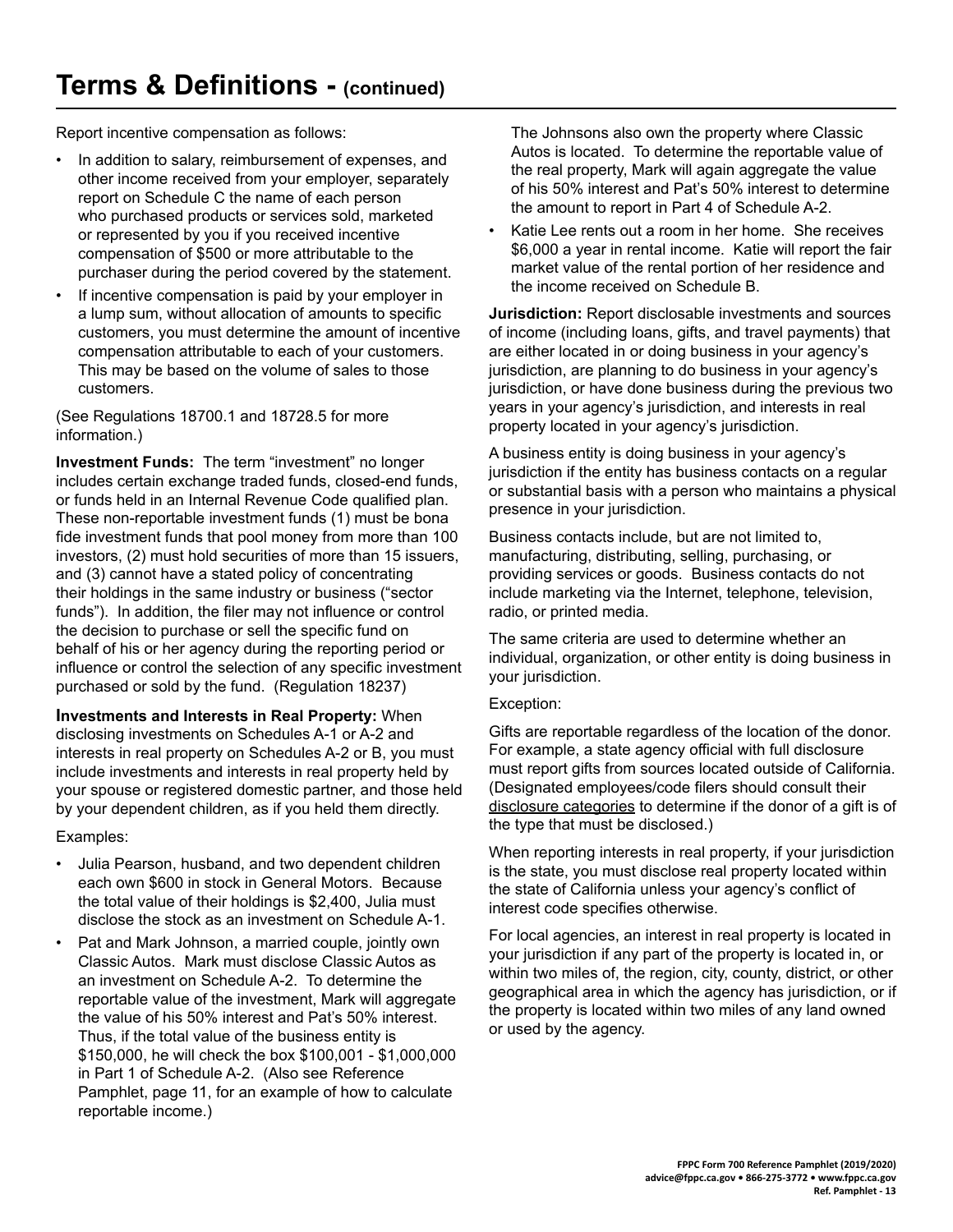See the following explanations to determine what your jurisdiction is:

State Offices and All Courts: Your jurisdiction is the state if you are an elected state officer, a state legislator, or a candidate for one of these offices. Judges, judicial candidates, and court commissioners also have statewide jurisdiction. (*In re Baty* (1979) 5 FPPC Ops. 10) If you are an official or employee of, or a consultant to, a state board, commission, or agency, or of any court or the State Legislature, your jurisdiction is the state.

County Offices: Your jurisdiction is the county if you are an elected county officer, a candidate for county office, or if you are an official or employee of, or a consultant to, a county agency or any agency with jurisdiction solely within a single county.

City Offices: Your jurisdiction is the city if you are an elected city officer, a candidate for city office, or you are an official or employee of, or a consultant to, a city agency or any agency with jurisdiction solely within a single city.

Multi-County Offices: If you are an elected officer, candidate, official or employee of, or a consultant to a multi-county agency, your jurisdiction is the region, district, or other geographical area in which the agency has jurisdiction. (Example: A water district has jurisdiction in a portion of two counties. Members of the board are only required to report interests located or doing business in that portion of each county in which the agency has jurisdiction.)

Other (for example, school districts, special districts and JPAs): If you are an elected officer, candidate, official or employee of, or a consultant to an agency not covered above, your jurisdiction is the region, district, or other geographical area in which the agency has jurisdiction. See the multi-county example above.

**Leasehold Interest:** The term "interest in real property" includes leasehold interests. An interest in a lease on real property is reportable if the value of the leasehold interest is \$2,000 or more. The value of the interest is the total amount of rent owed by you during the reporting period or, for a candidate or assuming office statement, during the prior 12 months.

You are not required to disclose a leasehold interest with a value of less than \$2,000 or a month-to-month tenancy.

**Loan Reporting:** Filers are not required to report loans from commercial lending institutions or any indebtedness created as part of retail installment or credit card transactions that are made in the lender's regular course of business, without regard to official status, on terms available to members of the public.

**Loan Restrictions:** State and local elected and appointed public officials are prohibited from receiving any personal loan totaling more than \$250 from an official, employee, or consultant of their government agencies or any government agency over which the official or the official's agency has direction or control. In addition, loans of more than \$250 from any person who has a contract with the official's agency or an agency under the official's control are prohibited unless the loan is from a commercial lending institution or part of a retail installment or credit card transaction made in the regular course of business on terms available to members of the public.

State and local elected officials are also prohibited from receiving any personal loan of \$500 or more unless the loan agreement is in writing and clearly states the terms of the loan, including the parties to the loan agreement, the date, amount, and term of the loan, the date or dates when payments are due, the amount of the payments, and the interest rate on the loan.

Campaign loans and loans from family members are not subject to the \$250 and \$500 loan prohibitions.

A personal loan made to a public official that is not being repaid or is being repaid below certain amounts will become a gift to the official under certain circumstances. Contact the FPPC for further information, or see the FPPC fact sheet entitled "Limitations and Restrictions on Gifts, Honoraria, Travel, and Loans," which can be obtained from your filing officer or the FPPC website *(www.fppc.ca.gov).*

**Privileged Information:** FPPC Regulation 18740 sets out specific procedures that must be followed in order to withhold the name of a source of income. Under this regulation, you are not required to disclose on Schedule A-2, Part 3, the name of a person who paid fees or made payments to a business entity if disclosure of the name would violate a legally recognized privilege under California or Federal law. However, you must provide an explanation for nondisclosure, separately stating for each undisclosed person: the legal basis for the assertion of the privilege, facts demonstrating why the privilege is applicable, and that to the best of your knowledge you have not and will not make, participate in making, or use your official position to influence a governmental decision affecting the undisclosed person in violation of Government Code Section 87100. This explanation may be included with, or attached to, the public official's Form 700.

We note that the name of a source of income is privileged only to a limited extent under California law. For example, a name is protected by attorney-client privilege only when facts concerning an attorney's representation of an anonymous client are not publicly known and those facts,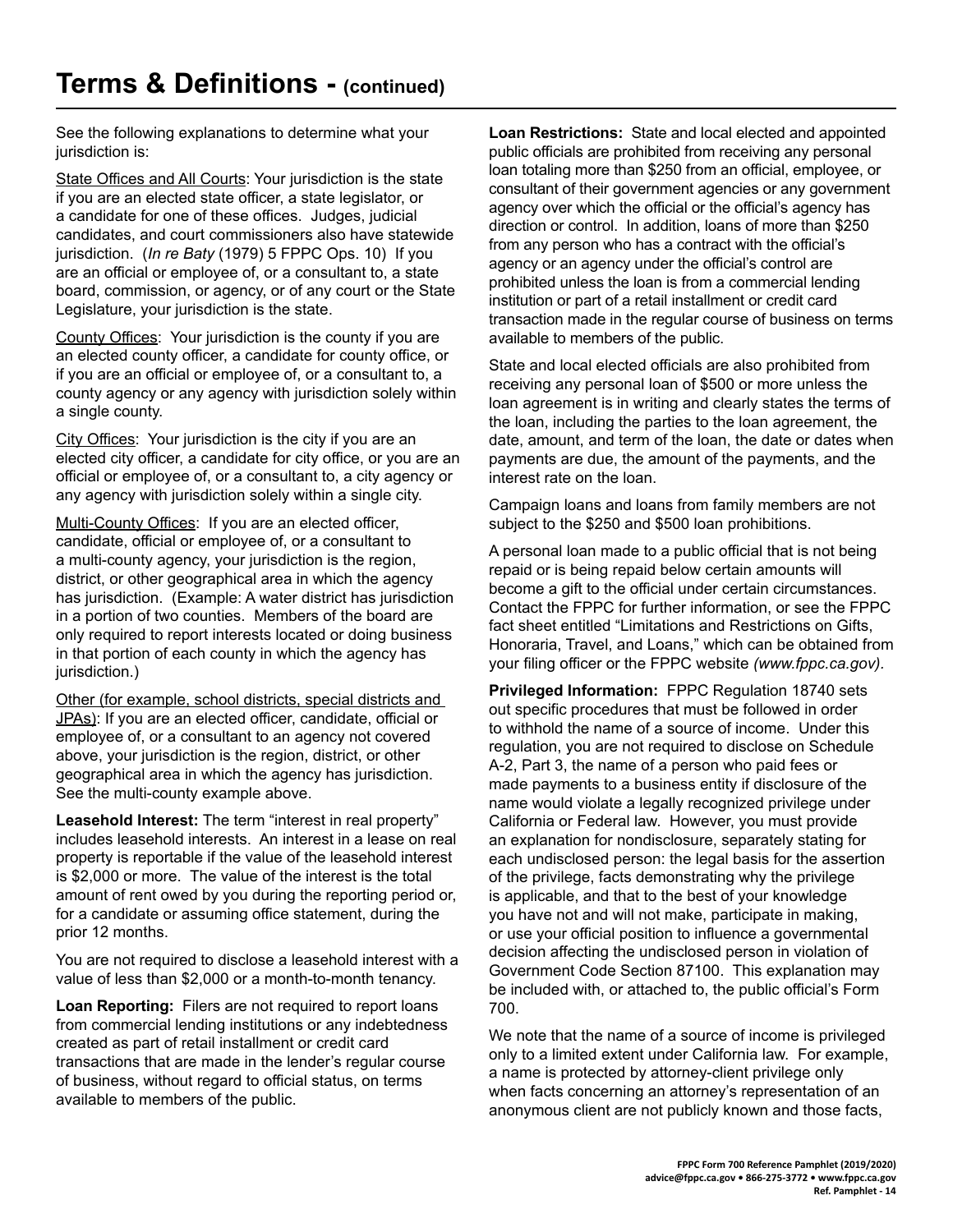# **Terms & Definitions - (continued)**

when coupled with disclosure of the client's identity, might expose the client to an official investigation or to civil or criminal liability. A patient's name is protected by physician-patient privilege only when disclosure of the patient's name would also reveal the nature of the treatment received by the patient. A patient's name is also protected if the disclosure of the patient's name would constitute a violation by an entity covered under the Federal Health Insurance Portability and Accountability Act (also known as HIPAA).

#### **Public Officials Who Manage Public Investments:**

Individuals who invest public funds in revenue-producing programs must file Form 700. This includes individuals who direct or approve investment transactions, formulate or approve investment policies, and establish guidelines for asset allocations. FPPC Regulation 18700.3 defines "public officials who manage public investments" to include the following:

- Members of boards and commissions, including pension and retirement boards or commissions, and committees thereof, who exercise responsibility for the management of public investments;
- High-level officers and employees of public agencies who exercise primary responsibility for the management of public investments (for example, chief or principal investment officers or chief financial managers); and
- Individuals who, pursuant to a contract with a state or local government agency, perform the same or substantially all the same functions described above.

**Registered Domestic Partners:** Filers must report investments and interests in real property held by, and sources of income to, registered domestic partners. (See Regulation 18229.)

**Retirement Accounts (for example, deferred compensation and individual retirement accounts (IRAs)):** Assets held in retirement accounts must be disclosed if the assets are reportable items, such as common stock (investments) or real estate (interests in real property). For help in determining whether your investments and real property are reportable, see the instructions to Schedules A-1, A-2, and B.

If your retirement account holds reportable assets, disclose only the assets held in the account, not the account itself. You may have to contact your account manager to determine the assets contained in your account.

Schedule A-1: Report any business entity in which the value of your investment interest was \$2,000 or more during the reporting period. (Use Schedule A-2 if you have a 10% or greater ownership interest in the business entity.)

Schedule B: Report any piece of real property in which the value of your interest was \$2,000 or more during the reporting period.

Examples:

- Anaya Tiwari deposits \$500 per month into her employer's deferred compensation program. She has chosen to purchase shares in two diversified mutual funds registered with the Securities and Exchange Commission. Because her funds are invested solely in non-reportable mutual funds (see Schedule A-1 instructions), Anaya has no disclosure requirements with regard to the deferred compensation program.
- Earl James Jones has \$6,000 in an individual retirement account with an investment firm. The account contains stock in several companies doing business in his jurisdiction. One of his stock holdings, Misac Computers, reached a value of \$2,500 during the reporting period. The value of his investment in each of the other companies was less than \$2,000. Earl must report Misac Computers as an investment on Schedule A-1 because the value of his stock in that company was \$2,000 or more.
- Adriane Fisher has \$5,000 in a retirement fund that invests in real property located in her jurisdiction. The value of her interest in each piece of real property held in the fund was less than \$2,000 during the reporting period. Although her retirement fund holds reportable assets, she has no disclosure requirement because she did not have a \$2,000 or greater interest in any single piece of real property. If, in the future, the value of her interest in a single piece of real property reaches or exceeds \$2,000, she will be required to disclose the real property on Schedule B for that reporting period.